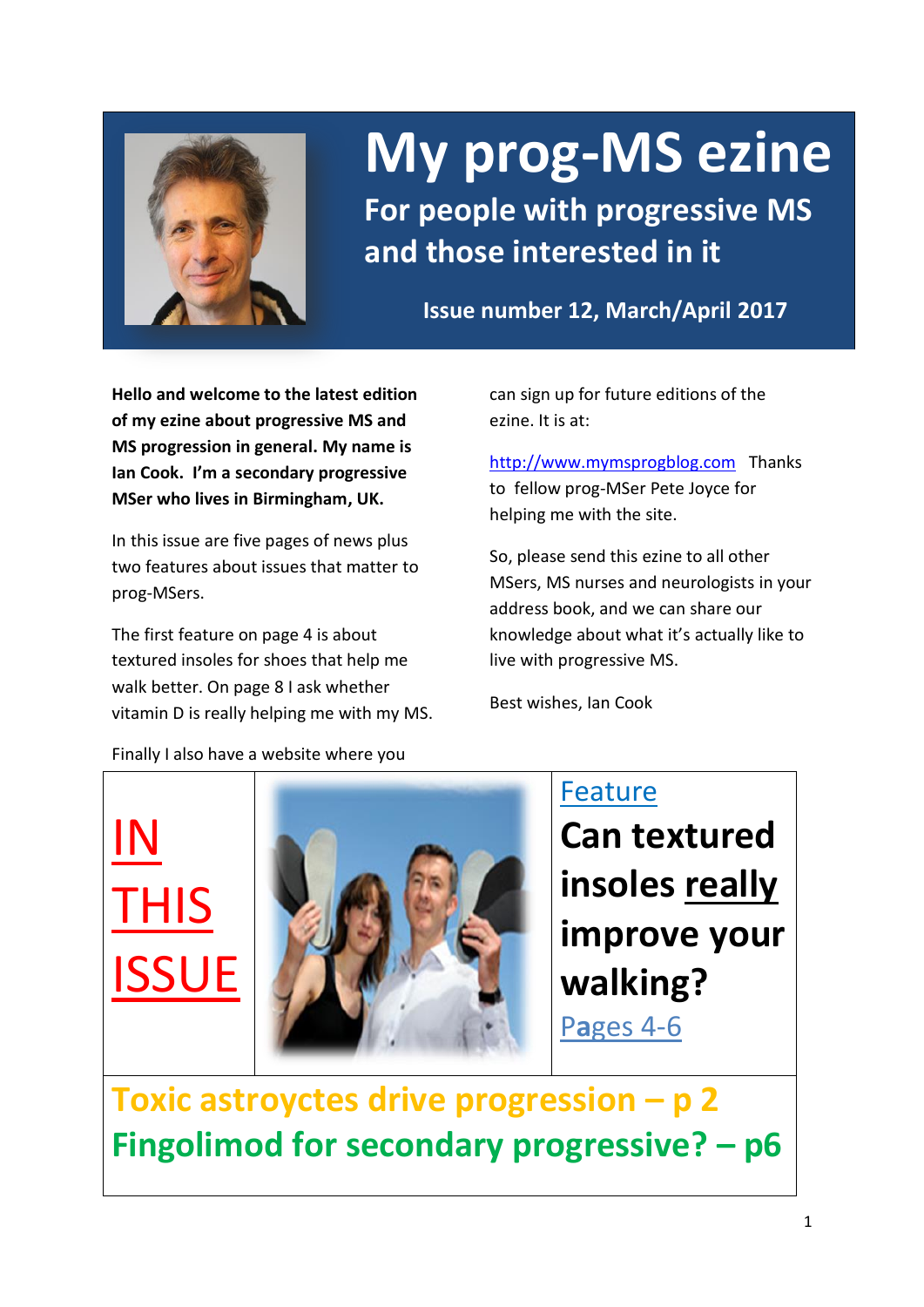# **Toxic astrocytes may drive MS progression, claims US study**

**Astrocytes, a specific type of brain cell, may take on a "villainous character", destroying other nerve cells like myelin-making oligodendrocytes and driving MS progression. That's according to a study carried out at the Stanford University School of Medicine in the US.** 

Senior study author, Dr Ben Barres, (right) said: "We have learnt that astrocytes aren't always the good guys. An aberrant version of them turns up in suspicious abundance in all the wrong places in the brain-tissue samples from patients with Multiple Sclerosis (MS). The implications are profound."

Astrocytes are star-shaped connective tissue cells in the nervous system that link nerve cells to blood vessels. They do this by wrapping round brain capillaries and help form the blood-brain barrier. For every nerve cell in the human brain there are four astrocytes.

Up to now, the pharmaceutical industry has mostly targeted nerve cells, known as neurons. But now it is believed a broad range of brain disorders may be treatable by blocking astrocytes' metamorphosis into toxic cells, or by pharmaceutically countering the neuron-killing toxin these toxic astrocytes have been found to secrete.

Based on previous research in 2012 the Stanford team discovered the process involves brain immune cells, called microglia, becoming activated by Lipopolysaccharides (LPS) - molecules made from fats and sugars . In a series of experiments using laboratory mice, the scientists identified three pro-inflammatory factors whose production increased after lipopolysaccharides exposure.

Next, the researchers confirmed that these newly toxic astrocytes stop showing the nurturing qualities they'd had as resting astrocytes, which Barres' group has shown are essential to the formation and functioning of synapses, a structure which allows neurons (or nerve cells) to pass an



electrical or chemical signal to another neurons. Further experiments showed that toxic astrocytes lose the capacity to prune synapses that are no longer needed or functional and whose continued existence undermines efficient brain function.

Finally, the researchers analysed samples of human brain tissue from patients with Alzheimer's disease, Parkinson's disease, Huntington's disease, amyotrophic lateral sclerosis ( a form of motor neuron disease) and MS. In every case, they observed large numbers of rogue astrocytes clustering where the disease was most active.

An effort to identify the neurotoxin secreted by rogue astrocytes is underway. Barres said. "We're very excited by the discovery of neurotoxic reactive astrocytes because our findings imply that acute injuries of the retina, brain and spinal cord and neurodegenerative diseases may all be much more highly treatable than has been thought." **For more details go to page 12**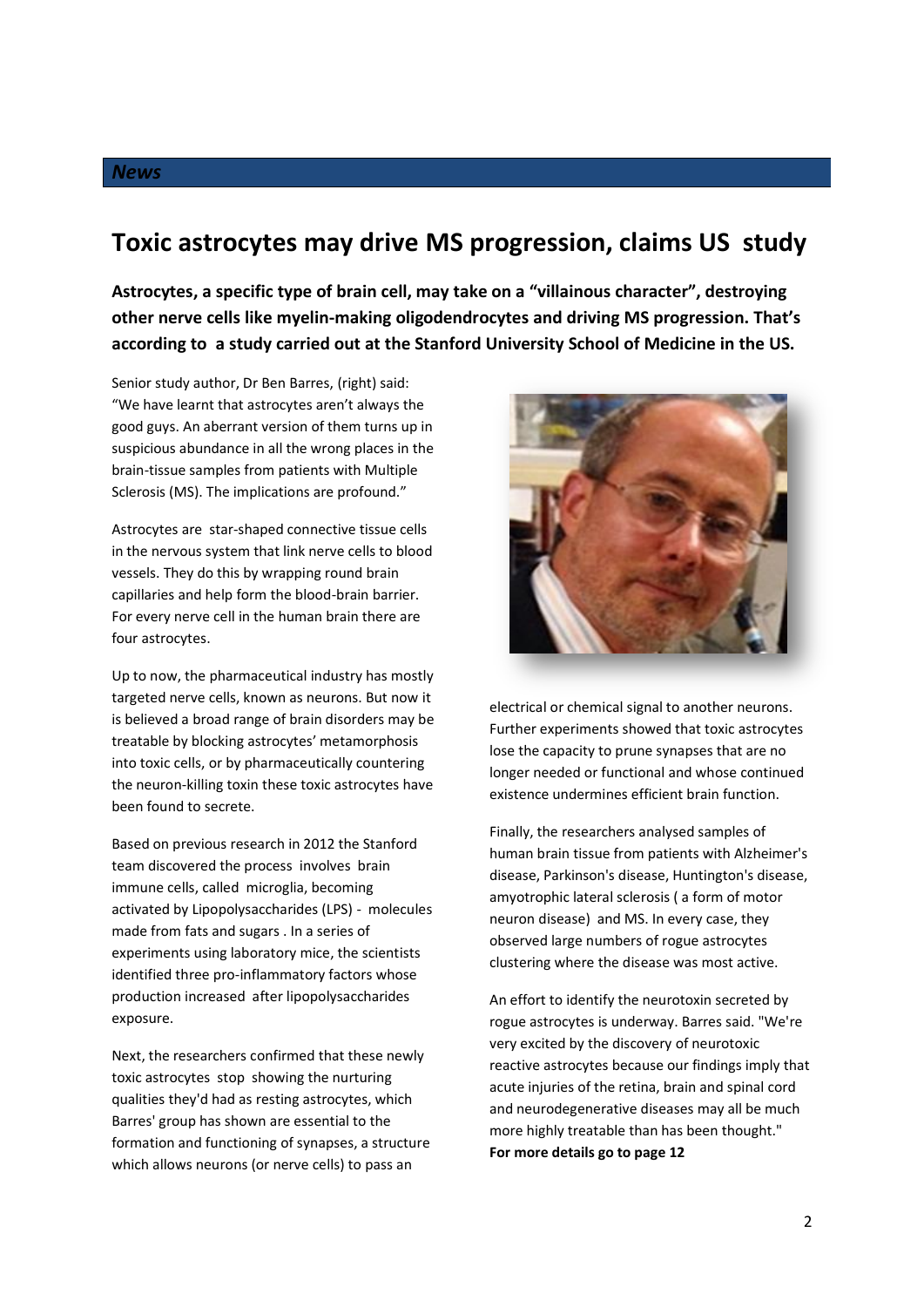### *News*

# **Trial ends for highly promising new SPMS drug**

**A phase 2b clinical trial of a revolutionary new drug for secondary progressive MS will end on schedule by April 30 , and data is expected to be released in the Autumn.**

The drug MIS416 is a micro-particle designed to target myeloid cells (a subset of innate immune cells not currently targeted by any other drug), and it is hoped the new drug will play a key role inside the brain of a patient with SPMS by decreasing inflammation, helping clear myelin debris and enhancing tissue repair processes.

Australia's Innate Immunotherapeutics, the firm behind the new drug, said that MIS416 is a biologically derived new immune modulator that can target both the regulatory and defensive functions of the innate immune system.

The current Phase 2b trial (NCT02228213) is an exploratory, double-blind, randomized, placebocontrolled study assessing the safety and effectiveness of MIS416 when administered once a week over 12 months.

The trial enrolled 93 SPMS patients between late 2014 and April 2016. The final 16 patients are set to complete the study with the final dose administered on April 19. The study has raised no safety concerns and its independent Data Safety Monitoring Board met on three occasions without any expression of concerns regarding the trial's outcomes, the company reported.

Following the final patient visit, Innate expects it to take up to four months to complete the entry, monitoring and analysis of data generated by the study. The final report should be released in August or September, though initial "top-line" data might be available before then.

"The participants in this study endure a wide range of MS-related debilitating symptoms and we deeply appreciate the commitment and fortitude with which so many of them have adhered to the requirements of what is an intensive course of treatment and tests over a 52 week period," Innate CEO's, Simon Wilkinson, said in a press release

# **New PPMS drug Ocrevus (Ocrelizumab) is on the way**

#### **The U.S. Food and Drug Administration (FDA) is expected to approve Ocrevus, (generic name ocrelizumab,) for use as a therapy for primary progressive multiple sclerosis at a meeting on March 28.**

Clinical trials have shown the drug to be a promising therapy for primary progressive MS for which there is no approved treatment .If all goes to plan the European equivalent the EMA will look at the drug which could take up to 12 months and then NICE will have to look at its cost effectiveness, which typically takes 6-12 months and then post-NICE there is a 3 month delay before NHS England allows neurologists to use it. This means that the dug may not be in clinic in the UK until 2019

#### **More details of all news stories are on page 12**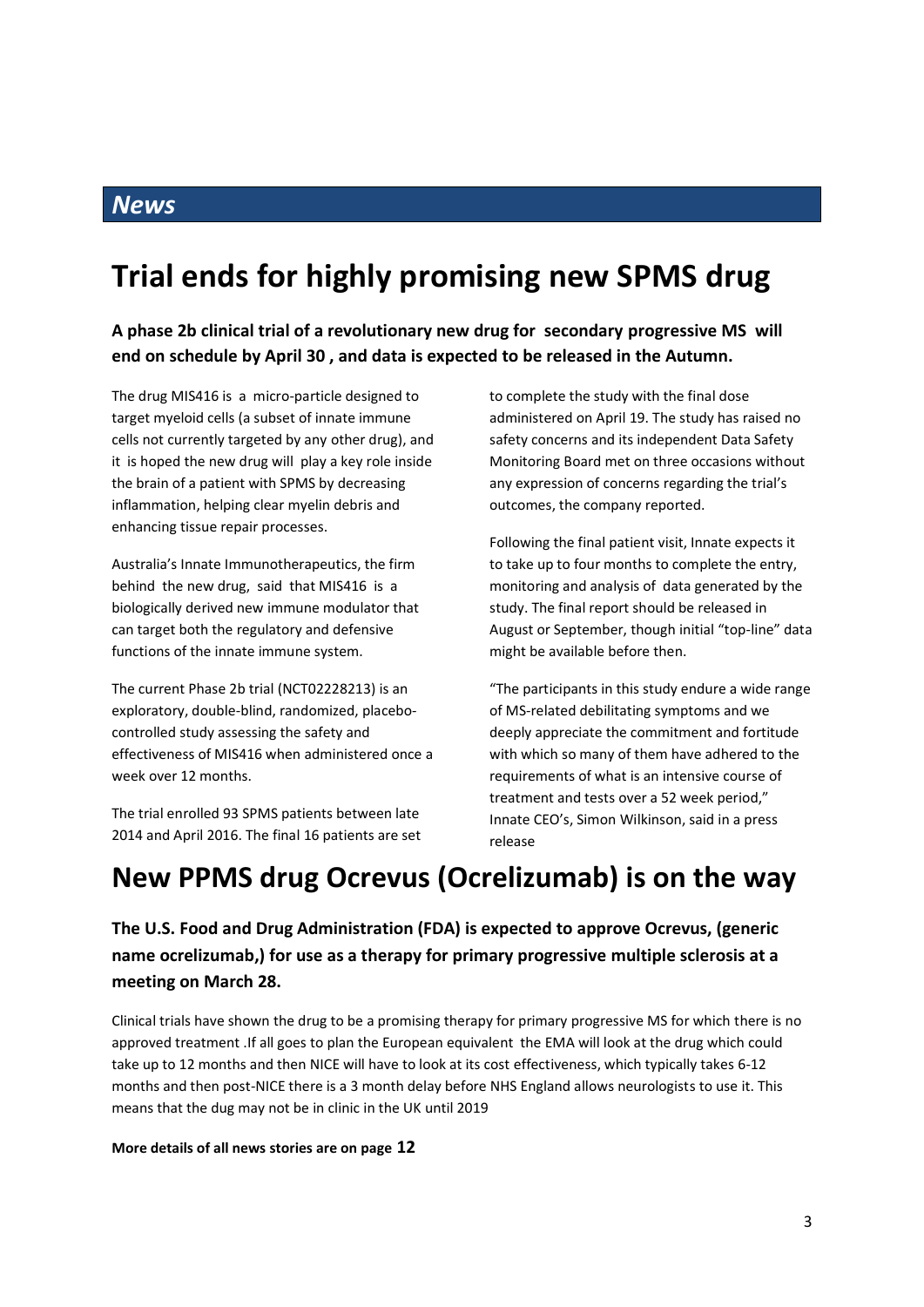# Features **Executive Structures** walking aids **Features**



# **Can textured insoles really improve your walking?**

**Specially textured shoe insoles may help MS patients walk with more assurance and ease. The insoles, similar to ones pictured left, have been developed by an Australian-led research team which is seeking 176 patients to test them in a trial.**

The three month trial is being led by a physiotherapy professor at the University of Queensland's School of Health and Rehabilitation Sciences in Australia. "Many people with MS experience problems with walking which can make day-to-day activities difficult and often leads to falls, so improving walking ability is of primary importance in maintaining health, independence, and quality of life," said Anna Hatton the study lead.

"Evidence suggests that wearing textured shoe insoles, which are designed to stimulate receptors on the soles of the feet, may be one possible option to help improve gait," she added. "We now need people with MS to help us investigate whether the novel insoles influence the way the leg and trunk muscles work while walking on both even and uneven surfaces."

The team will also investigate changes in the perception of sensations in the feet and awareness of the foot's position, as these play a key role in keeping the body balanced when walking.

"We know from previous studies that people with MS often have poor sensation on the soles of their feet," Hatton said. "Therefore, wearing a specially designed shoe insole, which enhances sensory information at the feet, could help people affected by MS to walk better."

Continued page 5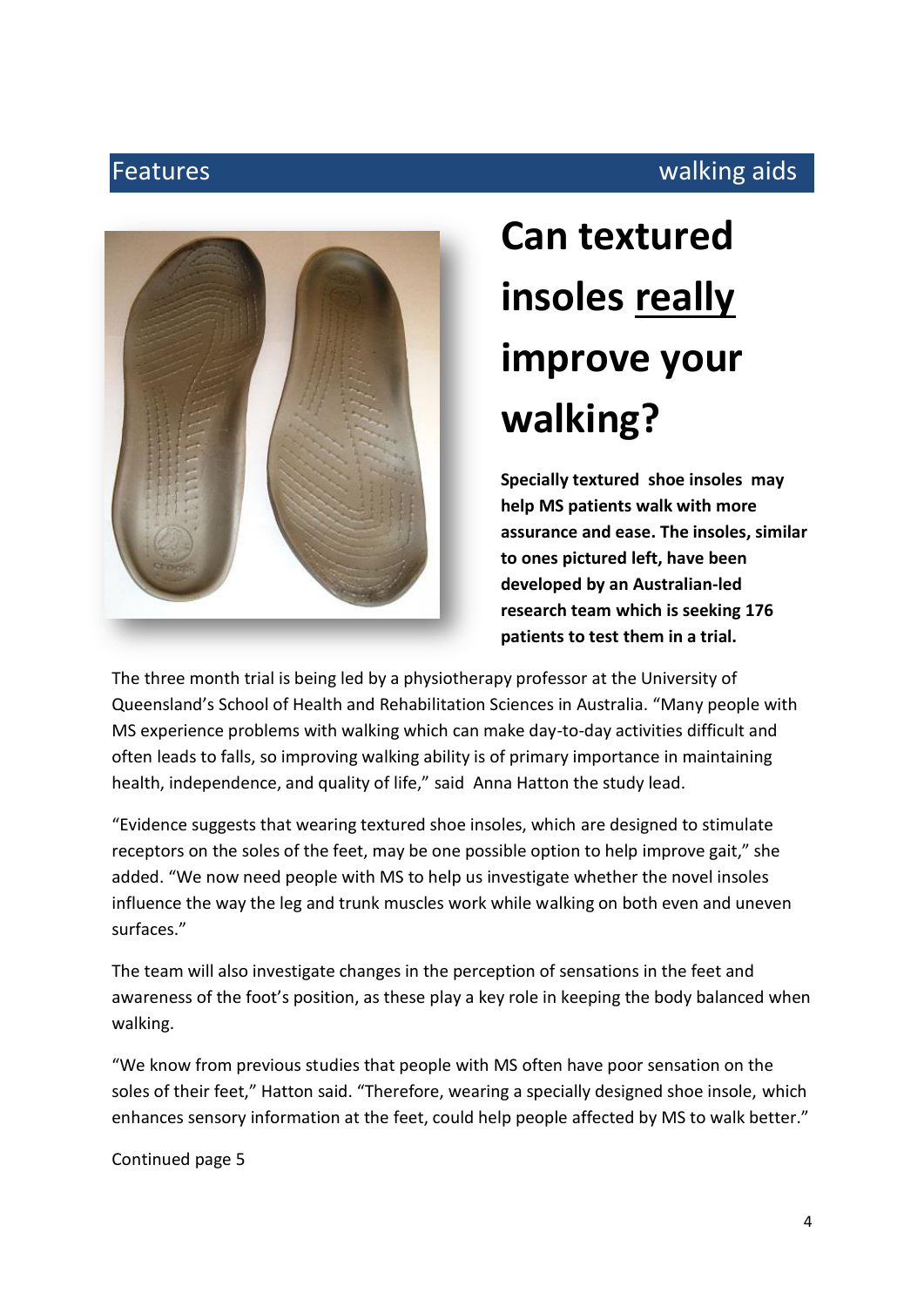

#### *Continued from page 4*

Researchers hope that this study will result in a relatively inexpensive and easy-to-use treatment approach that might give MS patients a more autonomous lifestyle.

Previous research (left) carried out in the UK in 2014 gave 46 MS patients three types of insoles in a random order: control (smooth), Texture 1 (Algeos) or Texture 2 (Crocs™pictured on p4)- which I wear.

Participants were allocated at random to wear one type of textured insoles

for 2 weeks, after which they were retested. It was found that although the textured insoles had no significant immediate effects on balance or gait, both types of textured insoles showed significant effects on spatio-temporal parameters of gait, with mean stride length increases of 3.5cm (Texture 1 - Algeos) and 5.3cm (Texture 2 Crocs) when wearing the insoles.

The researchers concluded that after two weeks of wear, there were improvements in "spatio-temporal parameters of gait".( I have been wearing the Crocs insoles pictured on page 4 for the past two years and think they help me walk and balance better, ed.)

For Australian patients interested in taking part the new and longer study, it will take place at Queens University's Gait Lab. Interested MS patients can contact Hatton at a.hatton1@uq.edu.au, or by calling +61-7-3365-4590 or +61-7-3365-3299.Study participants must be older than 18, diagnosed with MS, be able to walk 100 meters (about 110 yards) independently or with only minor assistance from a mobility aid, and have no other neurological disorders or cognitive impairment.

**Pictured above Dr John Dixon, a Reader in the School of Health & Social Care, together with PhD student Jenny Baron at Teesside University testing the insoles in 2014**

**For further research on insoles and MS go to page 12**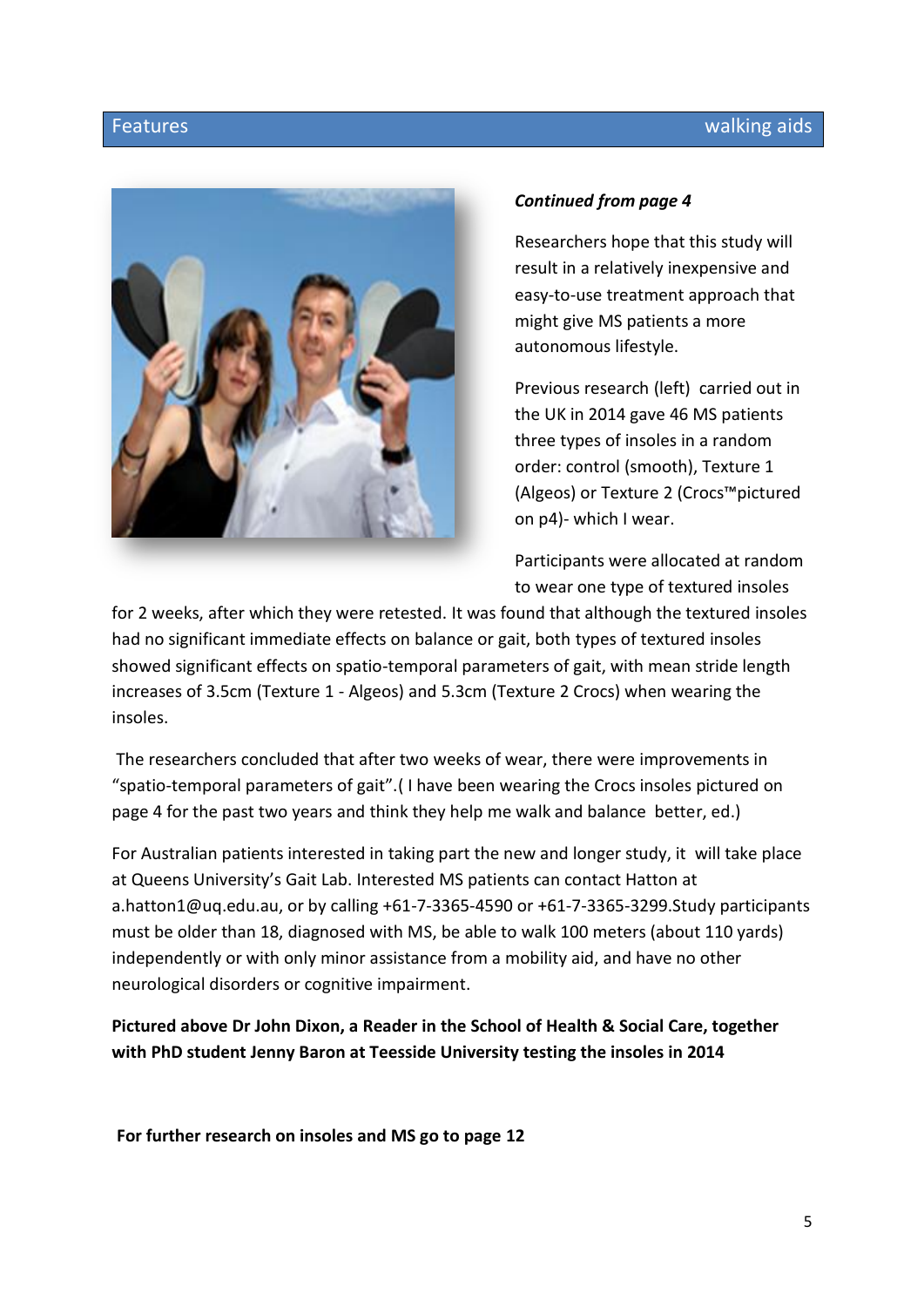# *News* **Fingolimod could treat secondary progressive MS**

**A drug already used to treat relapsing remitting MS may hold promise as a treatment for secondary progressive MS according to a study carried out by researchers at Brigham and Women's Hospital (BWH) in the US.** 

Scientists from the hospital have discovered that the drug Fingolimod appears to reduce the pathogenic activities of astrocytes which it is believed may contribute to the neurological damage seen in SPMS. (see story on p2)

"One of the most important unmet clinical needs in MS is to design therapeutic approaches for the progressive phase of the disease," said senior study author Francisco Quintana, PhD, a researcher in the Ann Romney Center for Neurologic Diseases at BWH. "And a key unanswered question related to that is what are the biological processes that drive disease pathogenesis at this stage?"

The current study, published in PNAS (Proceedings of the National Academy of Science) and led by

Francisco Quintana, PhD sheds new light on the role of sphingosine-1-phosphate, a type of lipid, and its receptors in SPMS. The researchers found that blockage of these signals with Fingolimod had important effects on astrocytes in both mice and humans, decreasing their pro-inflammatory and neurotoxic properties while also increasing the cells' anti-inflammatory capabilities.

The study results suggest Fingolimod may help lessen some symptoms of SPMS in humans. But it should be noted that a clinical trial of a highly related drug Siponimod , led by Novartis, is now underway and encouraging preliminary results have been recently released, Quintana added.

The Siponimod study involves more than 1,600 patients in 31 countries

# **Siponimod set to enter the SPMS market in 2018**

**A new disease modifying drug for secondary progressive MS could be in clinic as soon as 2018, according to a feature published in Pharmaceutical Online.**

The feature, written by John Crowley, Ph.D a former postdoctoral fellow at Harvard Medical School says the Decision Resources Group (DRG) a leading healthcare research and consulting company forecasts a Siponimod launch for SPMS as early as 2018.

This prediction follows a favourable reception of the drug's latest efficacy data delivered at the European Committee for the Treatment and Research in Multiple Sclerosis (ECTRIMS) held in Setember 2016.

This data revealed a 21-percent reduction in the risk of three-month confirmed disability progression versus placebo in the Phase III

EXPAND study of 1,651 patients with SPMS (relapsing and non-relapsing)

The drug's impact was most pronounced in younger patients, those who experienced a relapse in the two years prior to enrolment and patients with gadolinium enhancing lesions at the start of the trial. Siponimod outperformed a placebo on annualized relapse rate (56 percent reduction), change in T2 lesion volume (79 percent reduction), and percentage brain volume change (23 percent improvement). However, those who took the drug failed to show better results on the timed 25-foot walk than the placebo group. **Details of all news stories are on page 12.**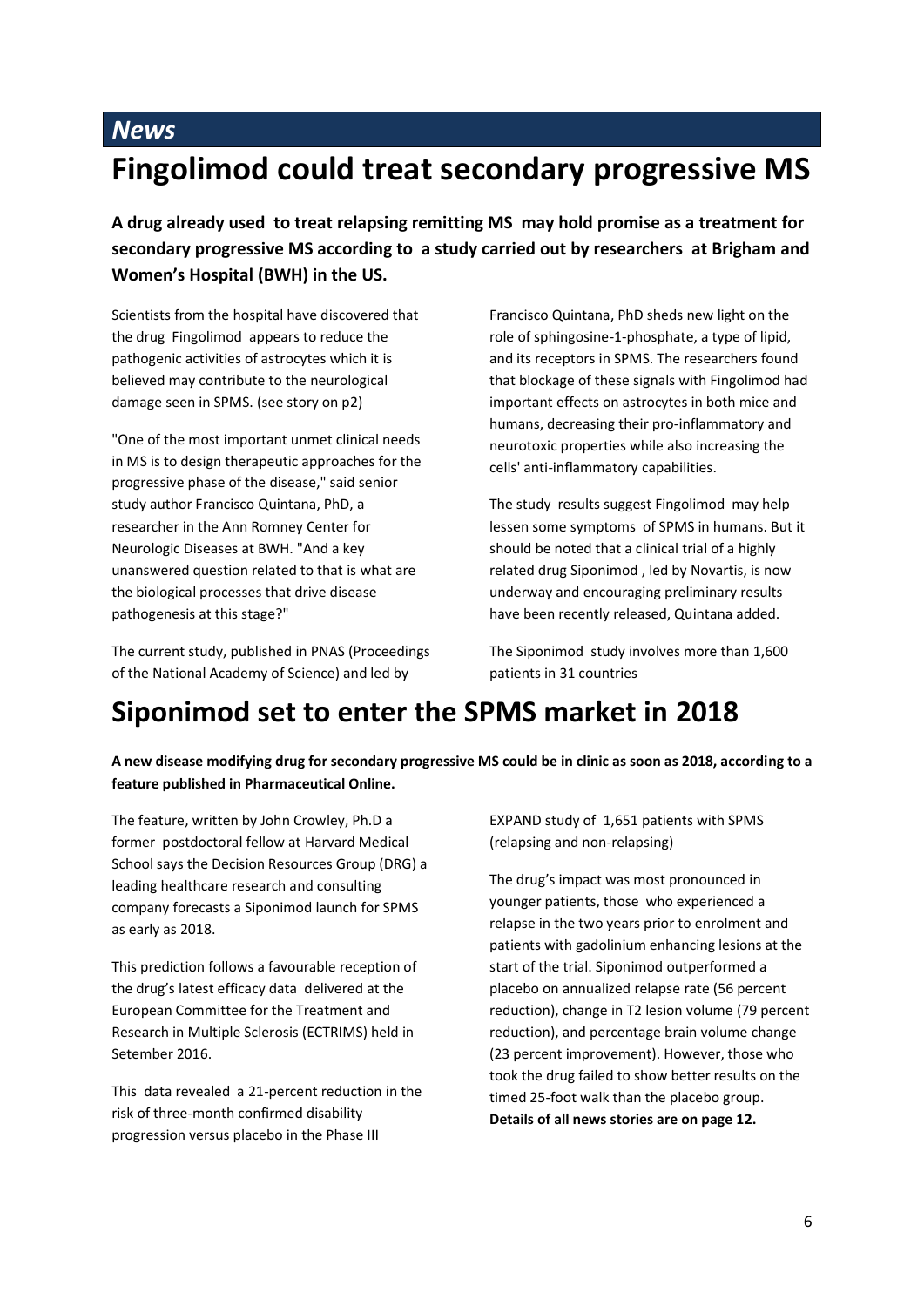# **US stem cell project aimed at progressive MS**

**A stem cell project at the University of Rochester in the US is aiming to develop a stem cell-derived oligodendrocyte progenitor-based therapy for progressive MS.**

Progressive demyelination of axons and the neuron from which they come accounts for a substantial component of the disability of latestage progressive MS, both primary and secondary. Furthermore, preclinical studies indicate that demyelinated axons may be remyelinated by the introduction of human oligodendrocyte progenitor cells.

The aim of this project is therefore to develop a strategy that can both remyelinate axons before they are lost and to also restore function to already demyelinated brain and spinal cord tissue.

The project will compare oligodendrocyte progenitor cells obtained from three different sources (human induced pluripotential cells, directly induced neural stem cells, and human embryonic stem cells) and look at their effects on transplantation into mouse models of chronic demyelination, identifying which is the most effective for treating progressive MS.

Unlike most cell therapeutics for MS, which are targeted at non-brain cells to suppress inflammation, this project aims to begin clinical trials of stem cell-derived brain cells transplanted directly into the brain to achieve remyelination and structural repair of the already injured, demyelinated brain.

# **Prog-MS patients' small improvement after stem cells**

New research from Dr Paolo Muraro, of the Department of Medicine at Imperial College, London, recently reported further evidence that autologous hematopoietic stem cell transplantation (AHSCT) may be an effective treatment for progressive multiple sclerosis.

His research assessed data from 25 treatment centres across 13 countries, identifying 281 patients with multiple sclerosis (MS) who underwent AHSCT from 1995-2006. Of these patients, 78 per cent had progressive MS.

Of the 281 patients studied, 46 per cent saw no MS progression five years after receiving AHSCT treatment. Patients with relapsing remitting MS (RRMS) had the best outcomes, with 73 per cent experiencing no worsening of symptoms five years after AHSCT. Patients with progressive MS fared

**More information on all stories on page 12.**

less well than relapsing remitting patients seeing their EDSS score improve by 0.14 a year after treatment, while patients with RRMS experienced a 0.76 improvement in their EDSS score.

Patients with a younger age, few immunotherapies prior to AHSCT, and a lower EDSS score at study start showed better outcomes with the treatment. However, eight patients died within 100 days of treatment and Dr Muraro and his team warned that further trials are needed to determine the efficacy and safety of AHSCT.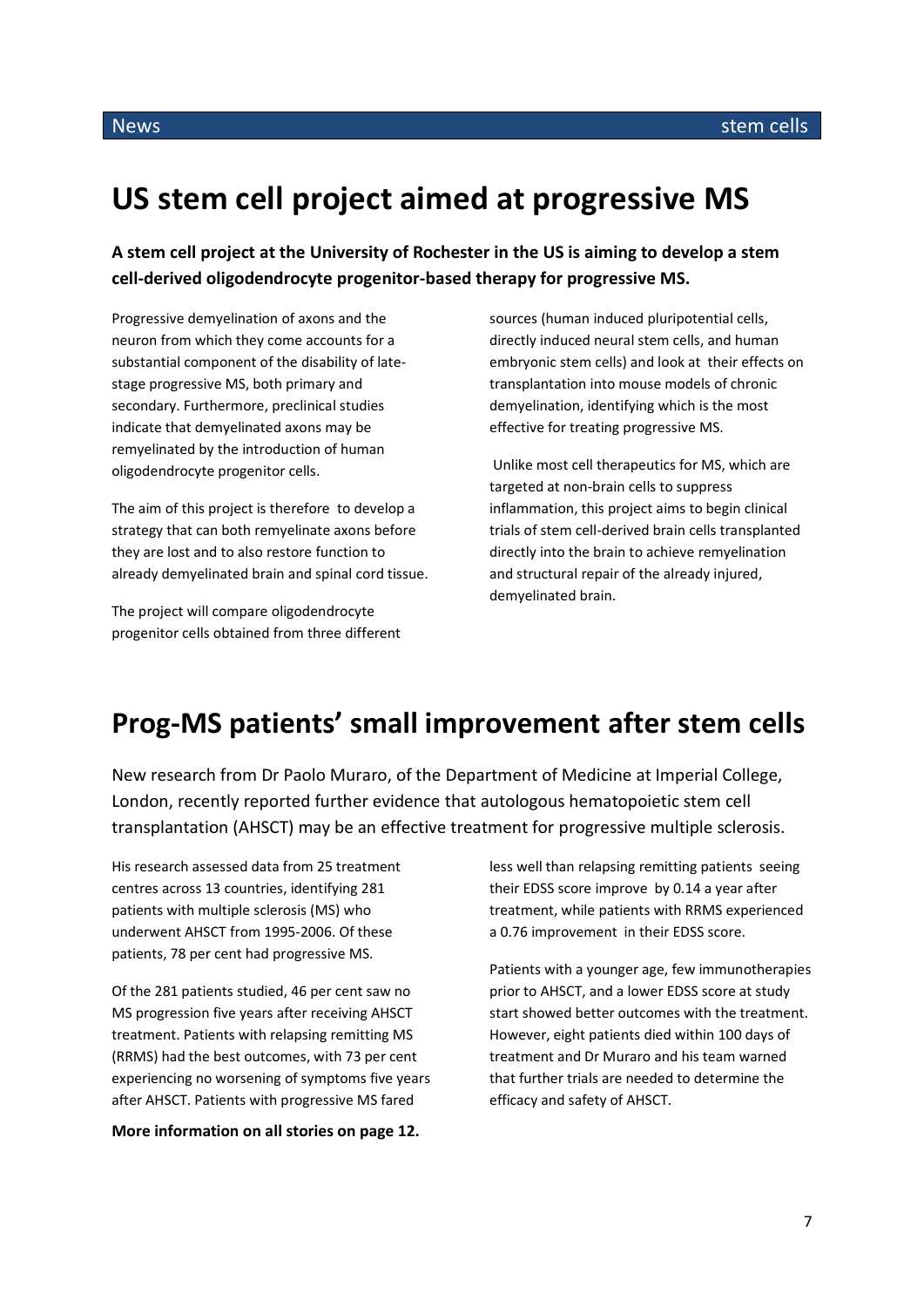# *Features vitamin D*



**I've been taking these pills for years but are they really helping my MS?**

**When my MS turned progressive** 

**in 2008 I started to clutch at straws. I hoped that I would find a miracle cure or at the very least something similar to stop the relentless progression of the illness.** 

But, deep down I remained a realist. I knew in my heart that for secondary progressive MSers there is very little realistic hope of a miracle cure . So while I clutched at straws I was selective or picky about which straws I would clutch at. They had to have a realistic chance of success.

Something I thought might be worth trying was vitamin D. It's cheap, easy to buy and take, and highly unlikely to damage you. I had started taking it when diagnosed in the early 1990s but when my MS became progressive in 2008 I started taking massive doses. First of all 5,000 IU then occasionally as much as 10,000 IU daily. As I result my levels rose dramatically from 30 nmol/L to more than 100 nmol/L so now I have plenty of vitamin D in my body.

Sadly, despite taking vitamin D in ever larger amounts, I still have MS and it's still progressing so I would be hard pressed to claim that vitamin D has achieved anything. All of which leads me to ask a couple of uncomfortable questions about vitamin D and MS

# **Continued on page 9**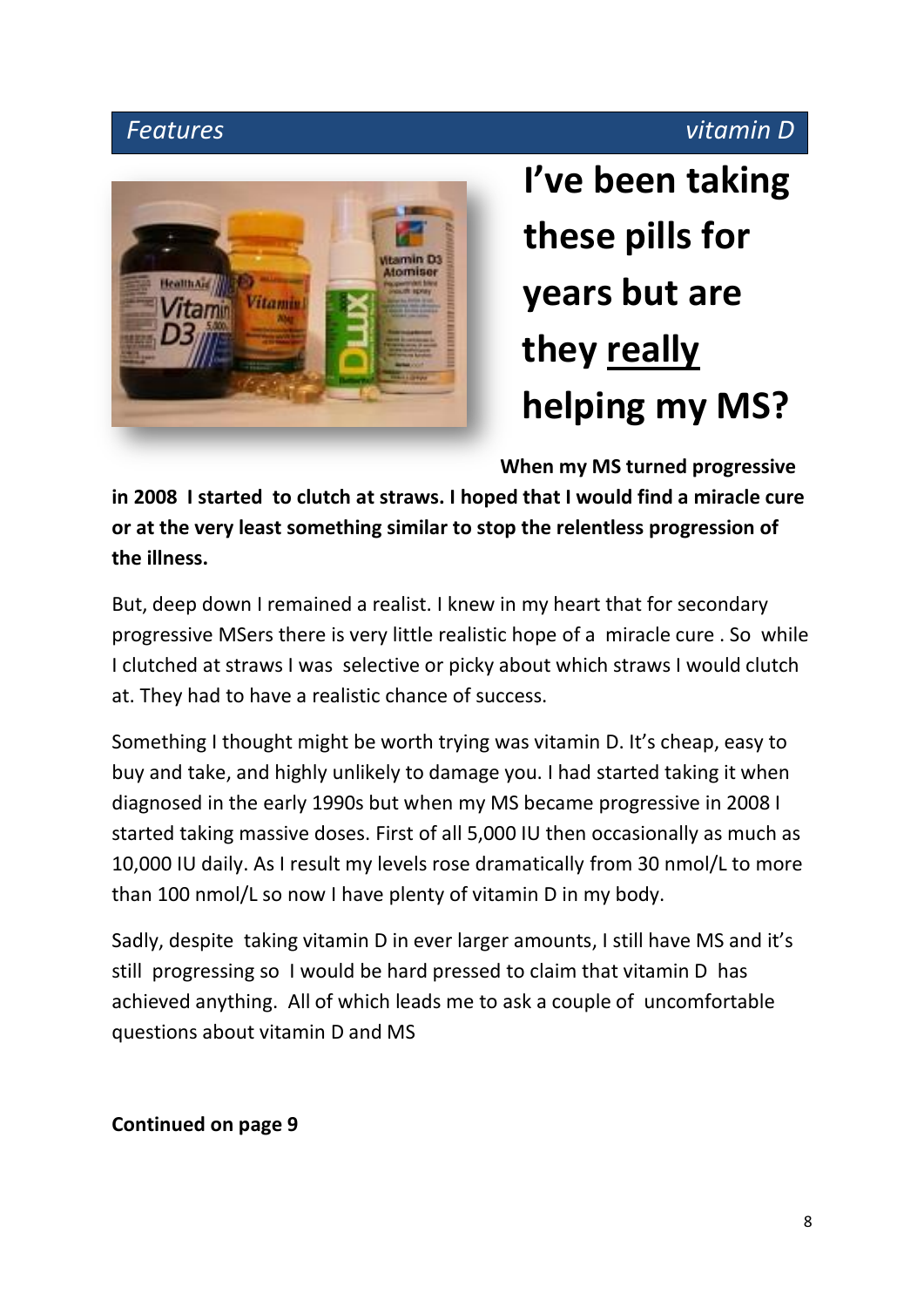

#### **Continued from page 8**

The first is a sort of chicken and egg question. Most of us have heard there's a correlation between low levels of vitamin D and MS, but which came first? Did low levels of vitamin D cause MS or did MS cause low vitamin D levels?

If you read through the academic literature you will find papers which argue both points of view

and the only light I can throw on the subject is that since taking my daily doses of 5,000 IU or even 10,000 IU, sitting out in the Summer sun and tanning shops I have failed to raise my levels to more than 140 nmol/L and now (at the end of Winter it is just 100 nmol/L so perhaps MS is depleting my vitamin D levels.

The second question I ask myself about vitamin D is one of time - Am I shutting the stable door after the horse has bolted? Am I taking vitamin D too late in my life? I am 58 years old and some academics have argued it is low levels of vitamin D in your mother's womb that means that you enter life deficient in this vitamin and start life with an immune system primed to get MS . Add childhood glandular fever and youthful smoking – both acknowledged risk factors- and yes I have have experienced both - and I get a plausible answer to the question: why do I have MS?

So, if I was primed to get MS at birth or early in life, taking vitamin D supplements at the age of 58 isn't going to do much to stop MS because it started before I was even born. But I continue to do so – more in hope than expectation I admit I am clutching at straws or a single straw to be precise but when you have secondary progressive MS clutching at straws is one of the few options left open to you. I am sure you understand. You probably clutch too.

*For more information on vitamin D go to page 12*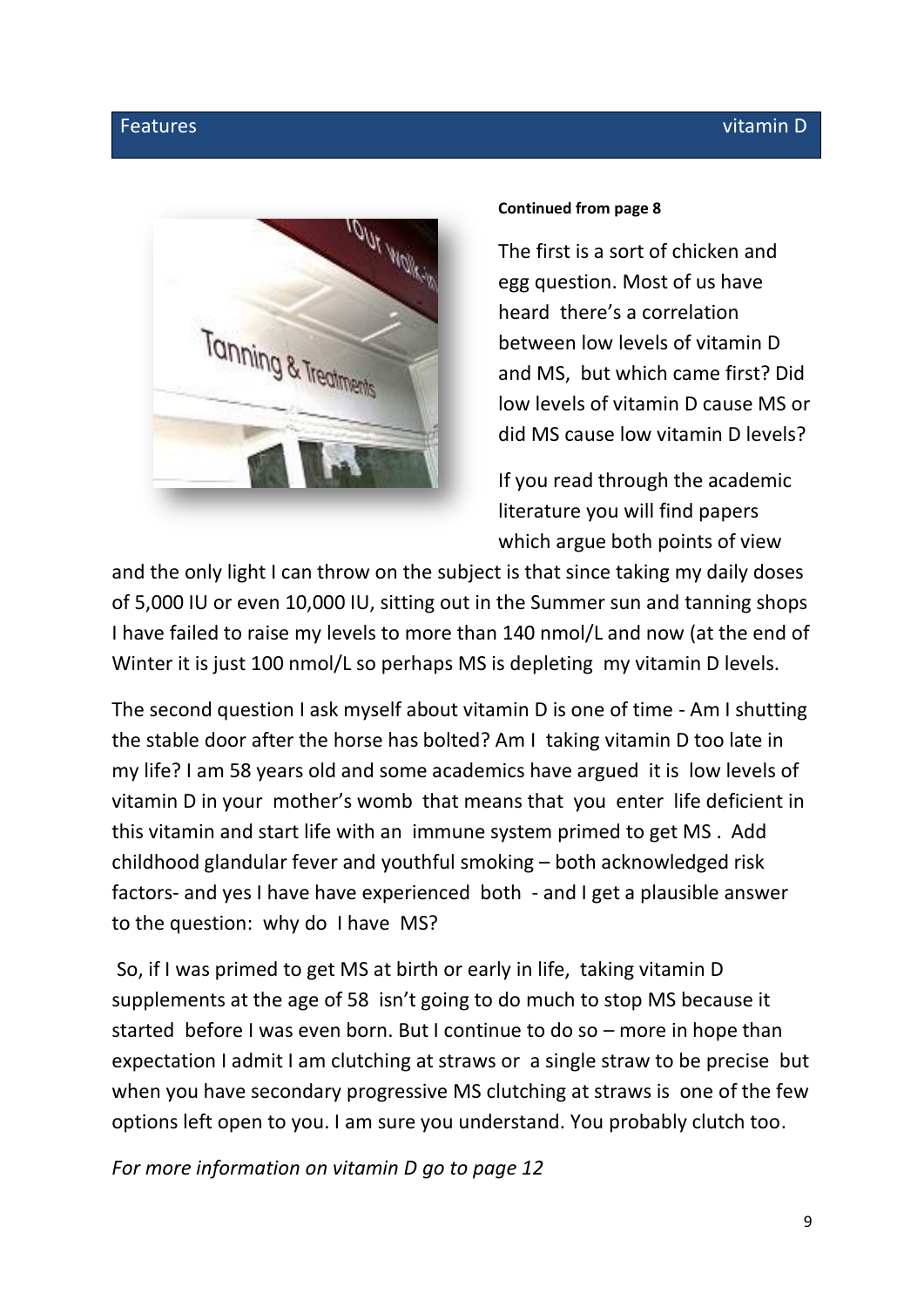# **Tiny molecules in blood could show progression, study says**

**MicroRNAs in the blood could serve as biomarkers to monitor the progression of MS as well as help identify which mechanisms are at play in each patient, such as inflammation and tissue damage, according to new research.**

MicroRNAs are tiny RNA (Ribonucleic acid ( molecules that can control gene expression and regulate protein production. They have the ability to bind to an mRNA molecule (a copy of the coding information required to produce a protein) and block production of a given protein. MicroRNAs can bind to many different mRNA molecules, which makes them powerful regulators.

Although microRNAs are produced within the cells, where they function, some can be secreted into several body fluids. They are highly resistant to degradation, so circulating microRNAs could be ideal biomarkers to follow the progression of certain diseases.

These findings were reported in the study, "Association Between Serum MicroRNAs and Magnetic Resonance Imaging Measures Of Multiple Sclerosis Severity." It was published in the journal JAMA Neurology.

Study author Karen Regev, MD, of Harvard Medical School, and her colleagues previously demonstrated that MS patients had a specific set of microRNAs in their blood, and that those molecules could be biomarkers to diagnose the disease. Using magnetic resonance imaging (MRI), they've now found that those microRNAs correlate with brain and spinal damage. The team also found that specific microRNAs were associated with lesions or atrophy. Their presence could help doctors identify which mechanisms are at play in each patient's MS.

"These findings tell us the disease is heterogeneous," (diverse in character or content.) Rohit Bakshi, MD, MA, one of the study's senior authors, said in a news release. "There's a complex set of mechanisms at play, and it may vary from patient to patient. Another implication of this research is that it could eventually lead to us having a blood test to identify the subtype of MS in a patient, to help guide therapeutic decisions and prognosis," he added.

"MicroRNAs could serve as biomarkers of the underlying MS disease processes, once validated and standardized for clinical settings," said Roopali Gandhi, PhD, the study's other senior author. "In addition, these markers have the potential to provide novel treatment targets."

**For more details of all news stories go to page 12**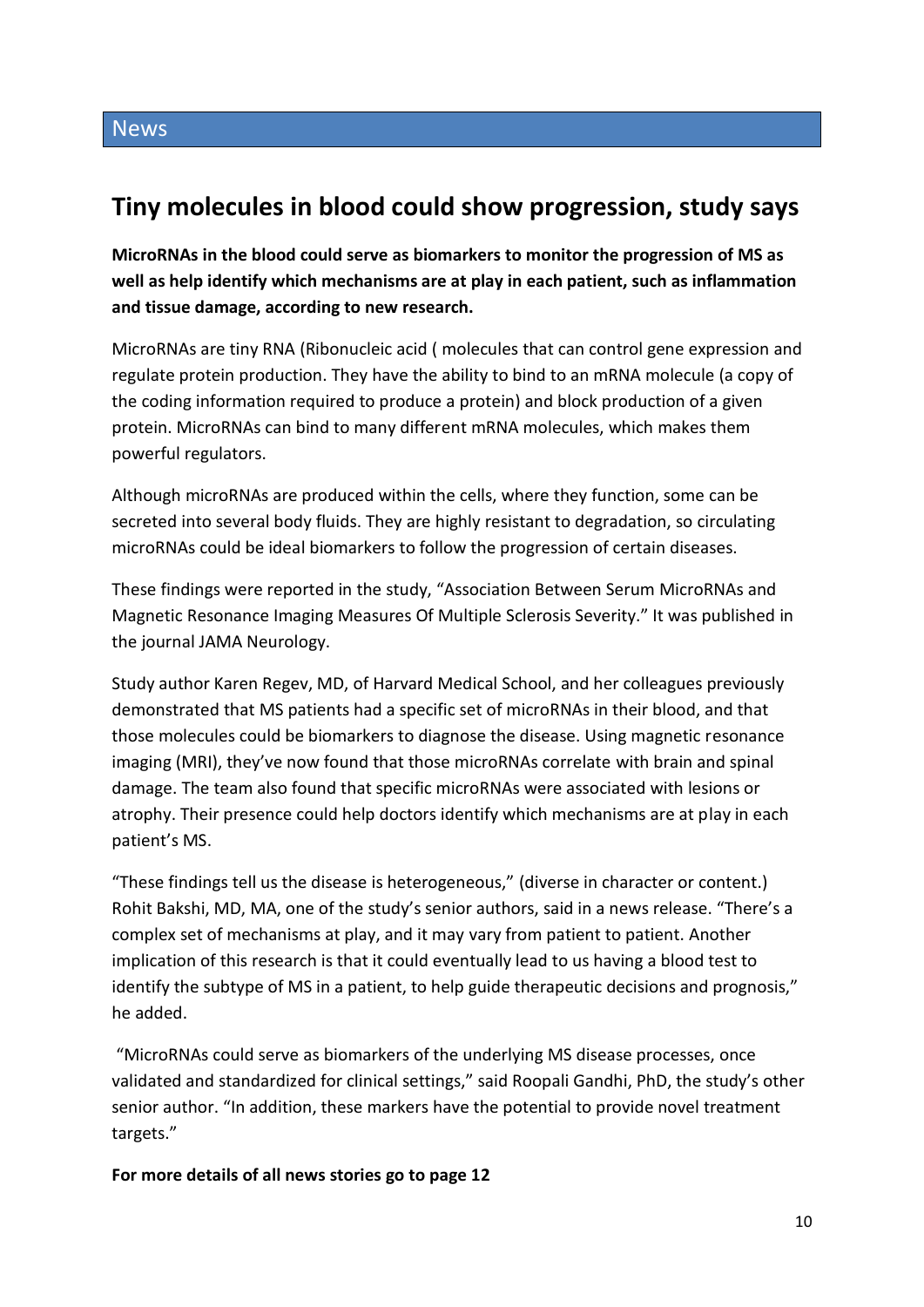# **Protective molecules may boost myelin repair**

**An Italian based cell reprogramming project is seeking to identify molecules that may have a protective role in nerve cells or neurons and the capacity to promote myelin repair.** 

Yhe programme is called BRAVEinMS and involves an international research team led by Gianvito Martino of San Raffaele Hospital Milan (Italy) It is one of three projects that has received funding from the Progressive MS Alliance.

The research team are focusing their efforts in three phases: First they are identifying potential drugs or compounds using sophisticated "bioinformatics" tools which virtually reproduce the pathogenic mechanisms of progressive MS.

Secondly, they are screening these compounds for their ability to protect nerve cells or promote myelin repair in lab tests using both animal and human neurons and myelin forming cells. Finally, using animal models of progressive MS, they will investigate the therapeutic potential of the 'candidate' compounds

The research team believes that the project will pinpoint a limited number of previously unidentified molecules with a high chance of therapeutic power in progressive MS patients.

They expect that within four years from the start of the project which started last year they will identity one or two human grade compounds that can be used in Phase I/II clinical trials. As a result, the team aims to implement a clinical trial in the near future, by the end of 2020**.**

# **Clinical trial to look at extended release baclofen**

#### **A new clinical trial evaluating the effectiveness of extended-release baclofen capsules in relieving spasticity related to multiple sclerosis (MS) is taking place in six U.S. states, sponsored by Sun Pharma, the drug's developer.**

Baclofen, an approved MS treatment available in different forms, acts as a muscle relaxer and an antispastic agent. As an extended-release treatment, Baclofen GRS distributes the drug's active ingredients over time in a patient's body, possibly allowing for less frequent dosing than is now common.

To take part, patients must be 18 or older and diagnosed with any form of MS, have a known history of spasticity, and already may be using baclofen in its current approved formulations.

More information about this trial, and how to participate, check out the trial's website at [www.basisstudy.com.](http://www.basisstudy.com/)

**For information on all news stories go to page 12**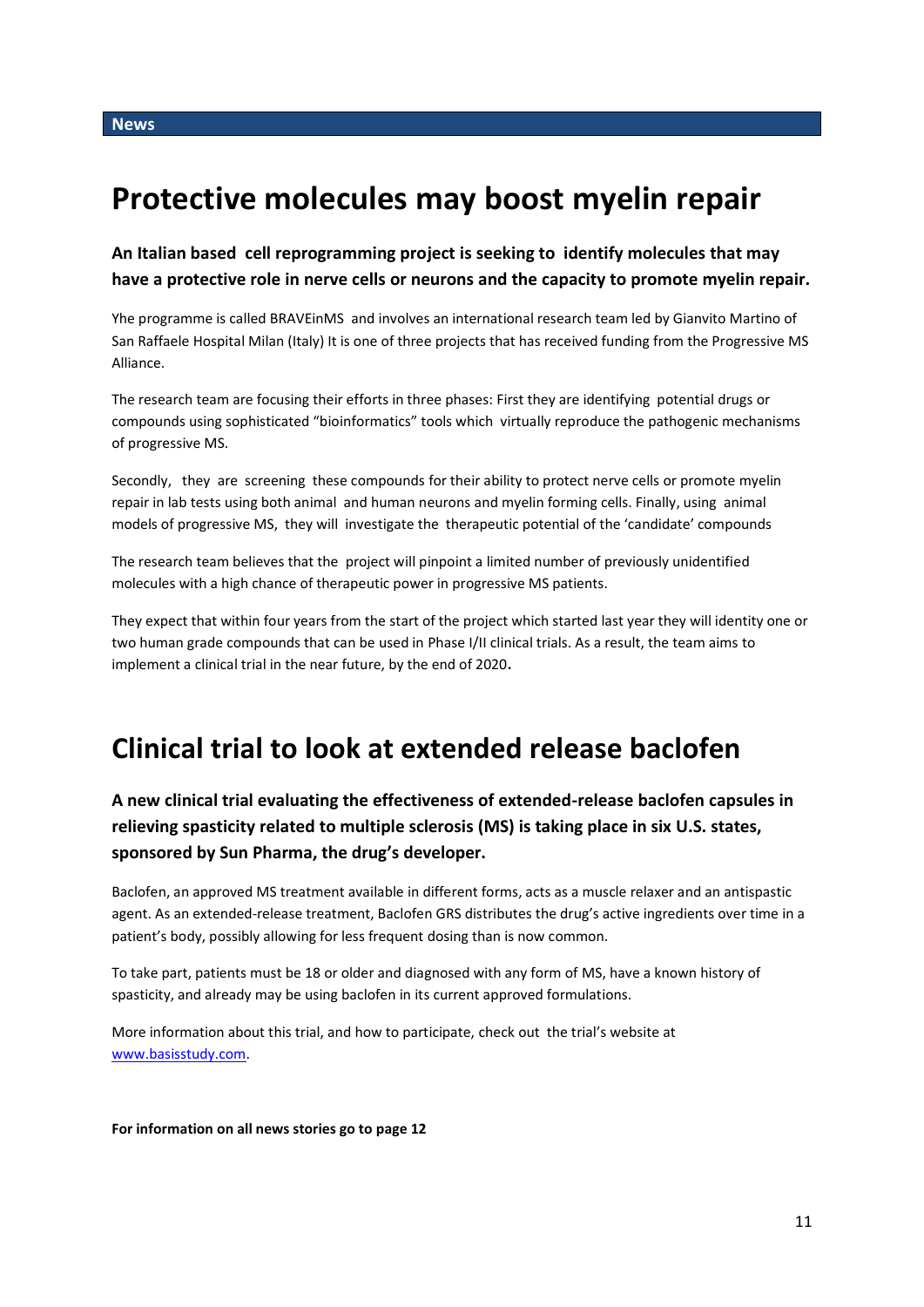# **IN THE NEXT EDITION**

**UK researchers discover how to turn stem cells into cells which make myelin** 



# *References contact details etc*

#### **Page 2**

#### **Toxic astrocytes story**

Source: Stanford University press release http://med.stanford.edu/news/allnews/2017/01/toxic-brain-cells-may-drive-many-neurodegenerativedisorders.html

#### **Page 3 MIS 416 story**

Source: Source: http://www.progressivemsalliance.org/wpcontent/uploads/2015/09/Collaborative-Planning-Grant\_Projectsummaries\_FINAL.pdf

#### **Page3 Ocrevus (Ocrelizumab) story**

Sources: https://multiplesclerosisnewstoday.com/2017/03/02/ocrevusexpected-fdaapproval/?utm\_source=Multiple+Sclerosis&utm\_campaign=db568a2b3f-RSS\_WEDNESDAY\_EMAIL\_CAMPAIGN&utm\_medium=email&utm\_term=0\_b5f b7a3dae-db568a2b3f-71290133

2. http://multiple-sclerosis-research.blogspot.com/2016/06/newsspeakocrelizumab-applications.html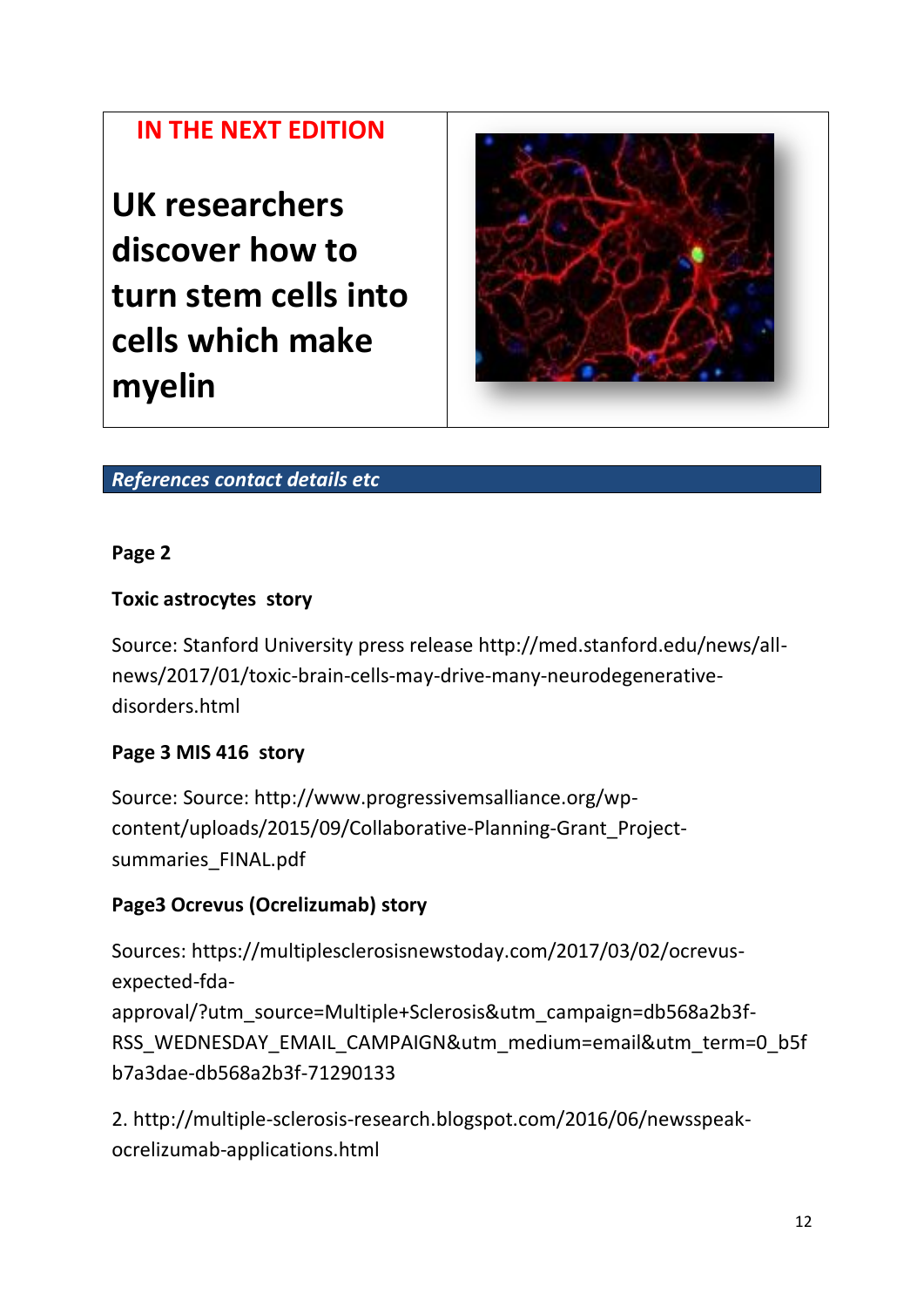# **Pages 4-6 Textured insoles**

Sources: 1. multiplesclerosisnewstoday.com/2017/02/09/specialty-shoeinsoles-to-help-multiple-sclerosis-patients-walk-better-being-tested-inaustralia/?utm\_source=Multiple+Sclerosis&utm\_campaign=fef2ab6e28-RSS\_MONDAY\_EMAIL\_CAMPAIGN&utm\_medium=email&utm\_term=0\_b5fb7a 3dae-fef2ab6e28-71290133

2. Effect of textured insoles on balance and gait in people with multiple sclerosis: an exploratory trial, Dixon J et al.Physiotherapy. 2014 Jun;100(2):142- 9. doi: 10.1016/j.physio.2013.06.003. Epub 2013 Sep 23

3.https://www.tees.ac.uk/sections/news/pressreleases\_story.cfm?story\_id=44 32

# **page 7 Stem cells**

# **story 1**

http://www.progressivemsalliance.org/wpcontent/uploads/2015/09/Collaborative-Planning-Grant\_Projectsummaries\_FINAL.pdf

# **Story 2**

Source: MS-UK (01/03/17) http://www.ms-uk.org/MSnews

# **P8 -9 vitamin D**

I get my vitamin D levels tested at<http://www.cityassays.org.uk/vitamins.html> It costs me a little more than £20 per test.

# **page 10 micro RNAs**

https://www.ncbi.nlm.nih.gov/pubmed/28114622

# **page 11**

# **Story 1 BraveinMS**

Source: [http://www.progressivemsalliance.org/research/research-projects](http://www.progressivemsalliance.org/research/research-projects-funded-by-the-alliance/collaborative-network-awards/#sthash.lD81N1Q9.dpuf)[funded-by-the-alliance/collaborative-network-awards/#sthash.lD81N1Q9.dpuf](http://www.progressivemsalliance.org/research/research-projects-funded-by-the-alliance/collaborative-network-awards/#sthash.lD81N1Q9.dpuf)